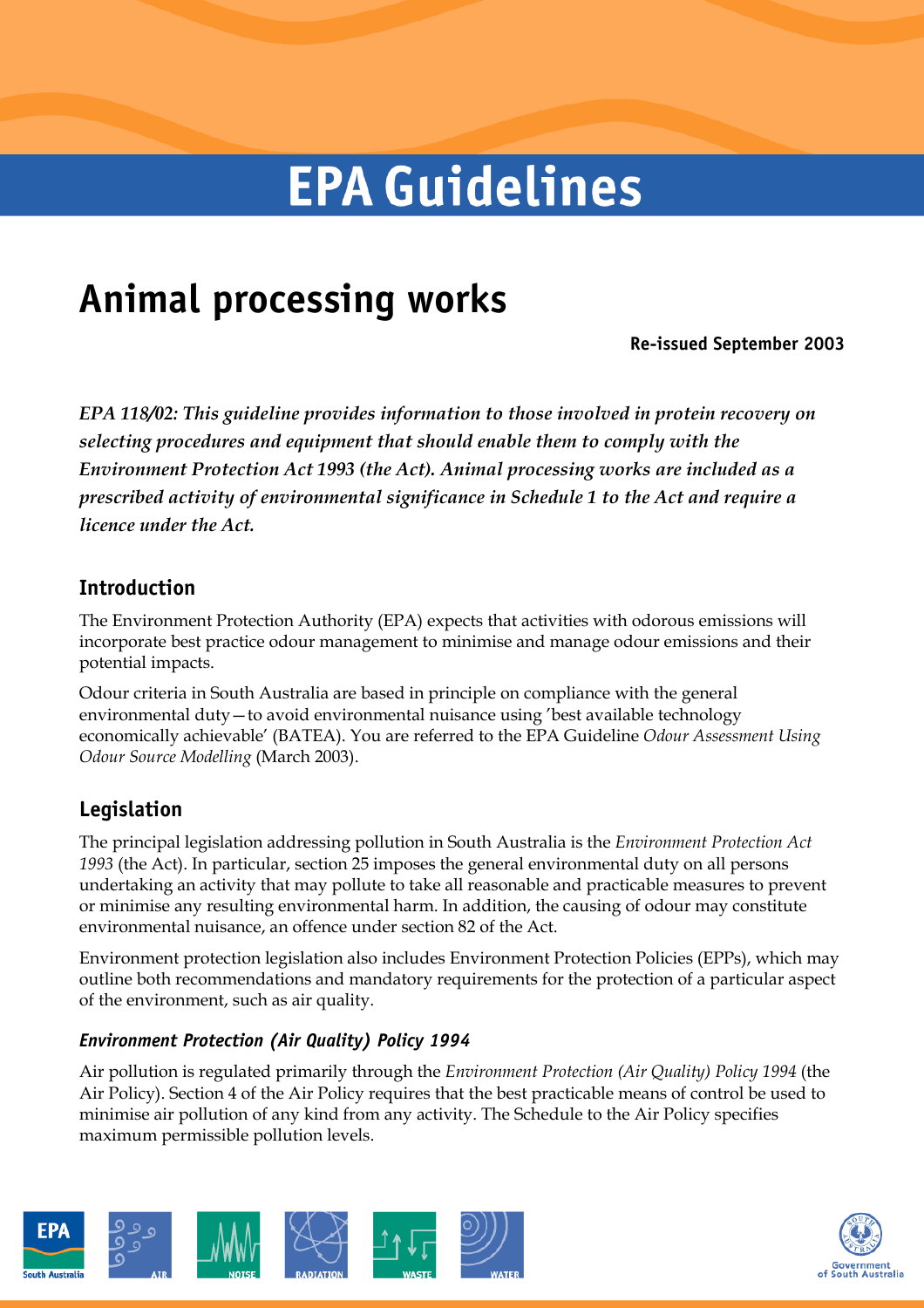# **Odour**

Offensive odour is the principal environmental nuisance caused by animal processing. The odour emanates from the handling and storage of raw products and from heated reduction processes. Some raw products are highly decayed even before delivery to the plant, and the conveyance and storage of these products cannot help but generate offensive odours.

Handling and storage odours can usually be kept to a tolerable minimum by frequently washing working surfaces and by processing uncooked feedstock as rapidly as possible.

Cooking and drying processes are, however, the largest odour sources. Odorous steam emissions and smoke generated by the presses usually require control. Centrifuges and settling tanks where meal and tallow are heated to accomplish the desired separation also emit odorous steam.

## **Separation distances**

The Air Policy requires that the best practicable means of control be used to minimise air pollution. Such measures use both air pollution control and adequate separation distance between works and residential land use. You are referred to the draft consultation document *Guidelines for Separation Distances,* available on the EPA web site at: *www.epa.sa.gov.au/pub.html*.

#### *Recommended separation distances*

| Degree of air pollution<br>control | Other land use                                       | Minimum separation distance |
|------------------------------------|------------------------------------------------------|-----------------------------|
| Maximum                            | Residential zone                                     | $1000 \;{\rm m}$            |
| Minimum                            | Township boundary                                    | $5000 \; \text{m}$          |
|                                    | Residential dwelling outside of<br>township boundary | $1000 \; \text{m}$          |

#### *Odour control*

The principal devices used to control reduction plant odours are afterburners and condensers, installed separately and in combination. Chemical adsorbers and scrubbers also can be of use in mitigating adverse odour.

Selection of odour control equipment is influenced greatly by the moisture content of the malodorous emissions or, conversely, by the percentage of non-condensable gases. It is usually more costly to control non-condensable gases. Reduction plant exhaust emissions fall into two general types:

- · those consisting almost entirely (95% or greater) of water vapour, as from rendering cookers and blood cookers
- air drier exhaust gases, which seldom contain more than  $30\%$  moisture by volume.

#### *Controlling high moisture emissions*

Condensing moisture from wet cooker gases reduces the load on afterburners and can therefore lower the cost of operation. Some offensive odours are condensed or dissolved in the condensate. In any case the volume is reduced by a factor of 10 or more. The remaining noxious gases can be directed to a further control device such as an afterburner or biofilter before being vented to the atmosphere.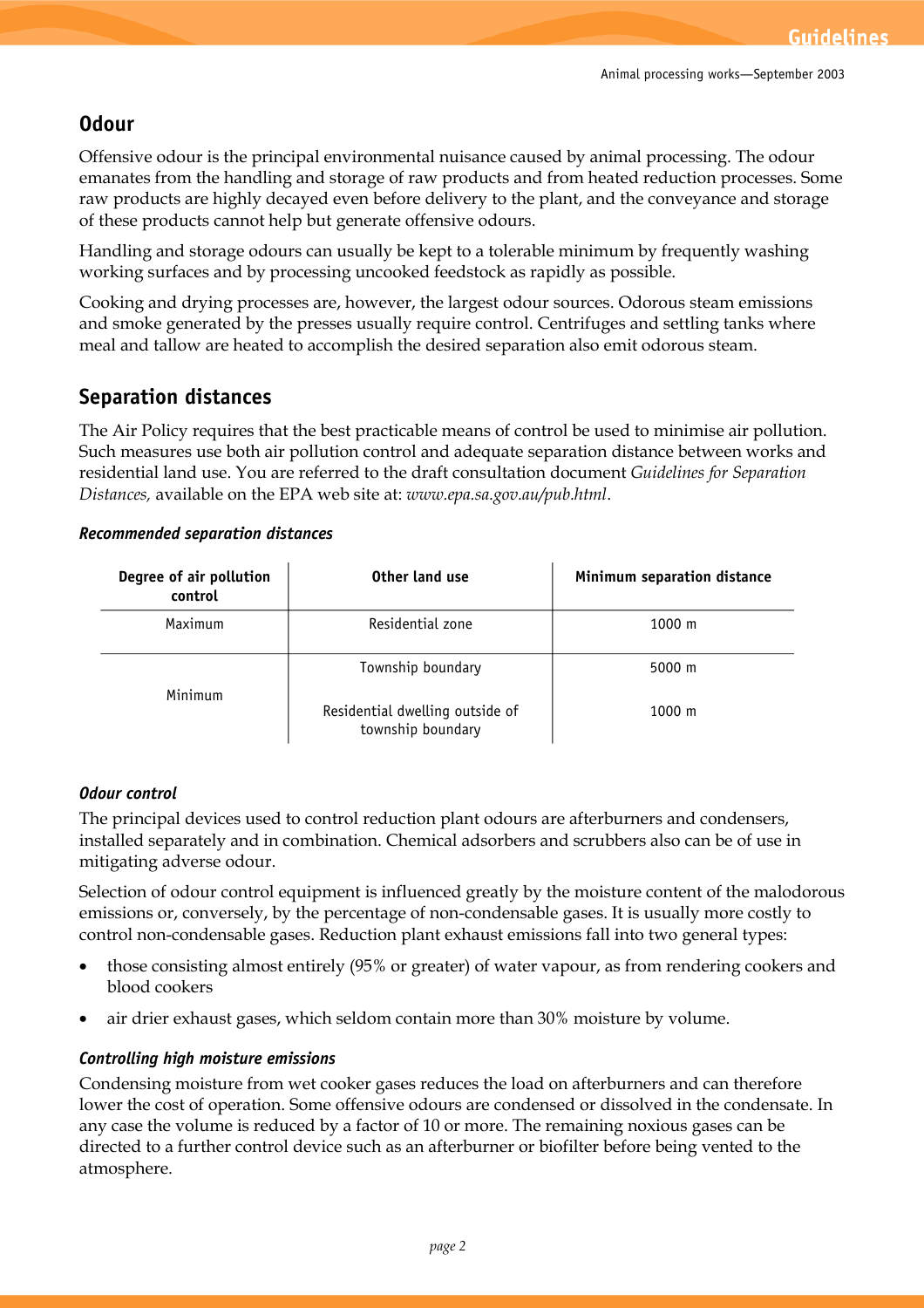Selection of the condenser depends on the particular facilities of the operator. Contact condensers and air-cooled and water-cooled surface condensers have been successfully used for this purpose.

Contact condensers are more efficient control devices than surface condensers, though both types are highly effective when coupled with an afterburner.

# **Operating conditions**

Below are typical conditions applied to licensed animal processing works, grouped together under maximum and minimum controls. Maximum controls would generally apply to larger animal processing works and those within five kilometres of a town. Minimum controls would be acceptable for smaller works working greater than five kilometres from a residential area, albeit some isolated housing may be in closer proximity.

#### *Maximum controls*

- All cooking vapours are to be contained and directed through the condenser and afterburner.
- All non-condensable gases from the rendering process are to be incinerated in the afterburner at a temperature not less than 760°C, with a residence time of not less than 0.3 seconds at that temperature.
- · Paunches processed in the by-products plant are to be slit and drained of liquid and other contents.
- · Control and minimise the emission of odours from the premises.
- · Doors in the raw material reception area are to be closed at all times other than to allow the immediate passage of personnel or equipment.
- · No storage of raw material is permitted outside of the building.
- Offal is to be processed within 24 hours of the kill.
- · The works building shall be designed so as to create a negatively pressured controlled environment, thereby controlling air movement through the building.

#### *Minimum controls*

Odours from the rendering operations are to be minimised by efficient operation of the odour control equipment; water supply to the condenser shall be less than 30°C, and shall be maintained at design flow rate through the condenser during the full cycle of the rendering operation.

# **Self audits**

An environmental audit should be conducted every year to ensure that animal processing works are operating in accordance with environmental objectives and within legislative requirements. Implementing environmental complaint procedures and training staff to recognise and minimise environmental hazards are also good ways of achieving on-going plant monitoring.

# **Currency of these guidelines**

These guidelines offer advice to assist with compliance with the general environmental duty and specific environmental policies. They are subject to amendment and persons relying on the information should check with the EPA to ensure that it is current at any given time.